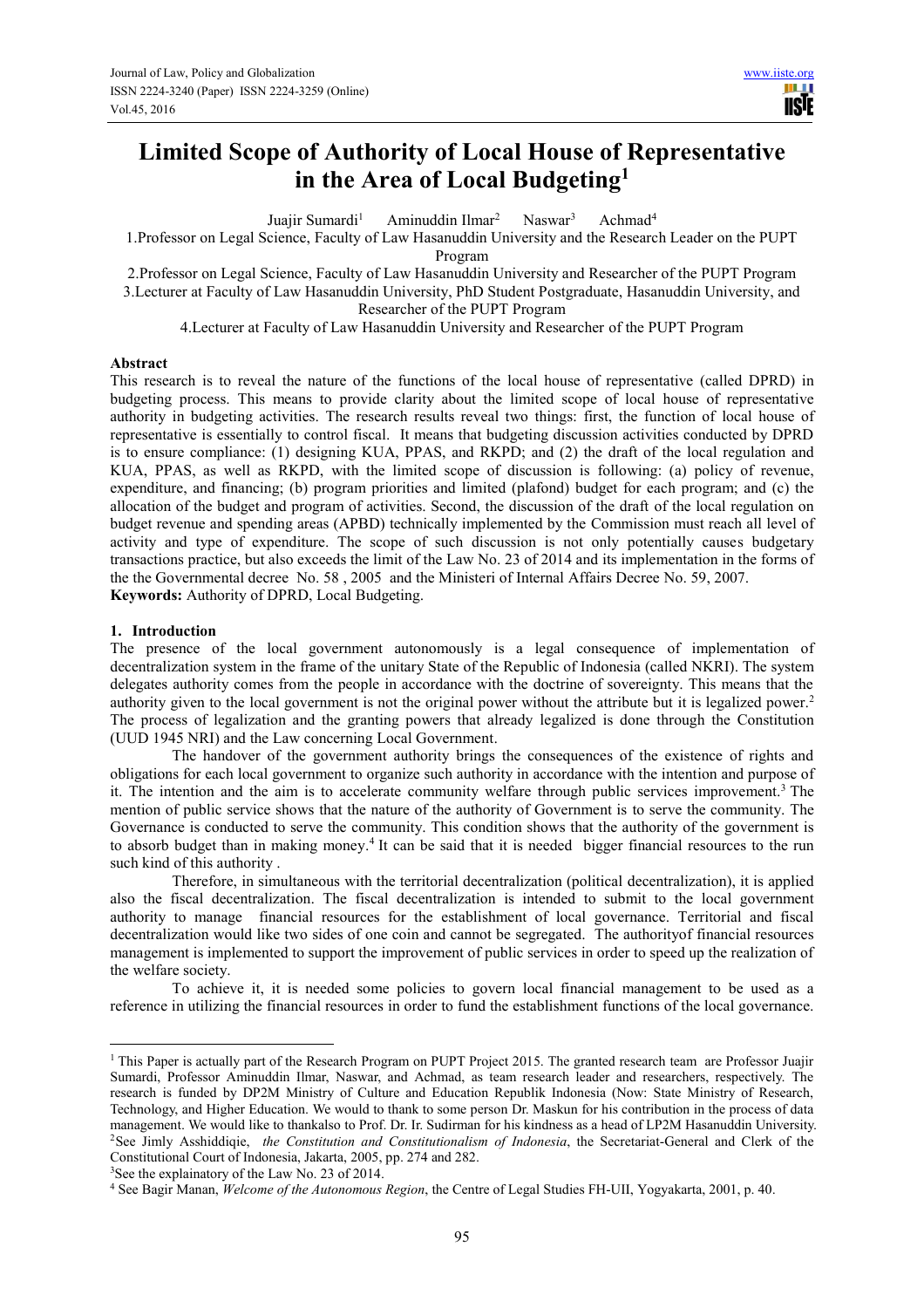The policy is constructed in what is known as ' budget income and expenditure area (APBD). APBD is an annual financial plan defined by local regulations, called PERDA.<sup>1</sup> This local budgeting is drawn up by the local government as its exclusive authority. It is only the local government has the authority to draw up the budget for the benefit of the local government. However, to keep the policy formulation and the implementation of the budget, DPRD is needed in order to keep that the corridors of the purpose of acceleration welfare society is on track.

As a part of local governance, DPRD is provided the functions of budgeting control as formulated by the Law No. 23 of 2014. This formulation is also able to find out in the Law No. 17of 2014. Those Laws' perspective show that DPRD has a function that is associated with the activities of government financial plan discussion to obtain approval or not approval. In terms of financial design has been approved, it is enacted as financial revenue (APBD) through the local regulation, called Perda. On the contrary, if it is not approved then the local government will run with the previous (last year) budget in the context of understanding of the nature of the quantity.<sup>2</sup>

The conception of the budget function of DPRD will rise an interpretation that the pattern of relations between the Local Government and DPRD in the con text of budgeting discussion is similar to the discussion of the draft regulation in the context of the legislation function of DPRD. In this position, the interpretation addresses that if the draft Regulation on non-APBD is studied till the substance detail, the budget revenue (APBD) discussion will also conduct similarly to non-APBD. This kind of the interpretation as mentioned above is practiced in the process of budgeting discussion of the local governance. It is also in accordance with the Law No. 17 of 2003, which determined that the annual financial plan approved by DPRD must detail up to organizational units, functions, programs, activities, and types of budgeting.<sup>3</sup>

If the conception of functional budget of DPRD is interpreted and practiced as priorly explained, it impresses overloaded-meaning. Membership of DPRD is not selected based on the merit system, but rather politically through the general election mechanism. Therefore, they do not have the ability of qualified technical aspects regarding the micro-budget aspects as if budget planners in local government. The question then how they can deal with it? As it is discussed that DPRD has function to control the budget, not to draft the budget. In this situation, it is ridiculous. Indeed, the situation as mentioned will different when DPRD conduct his funtion to control the implementation of the budget. DPRD in this case will be supported some data by theAudit Board of the Republic of Indonesia, called BPK.

Authority of DPRD in discussing the local-budget is rated 'overdose'. This fact can be seen from the available time span is relatively short. DPRD has only a time of not more than three months in discussing the budget. So, it is impossible to conduct it in detail. In the process of discussing of the budget as calculated, there is a common phenomenon that the occurrence of practices for the sake of budget transactions takes place outside the interests of the community. This general phenomenon is happening without being able to be prevented due to the magnitude of DPRD authority in the discussion of the budget. The Local Government seems helpless to face its ' maneuver ' partners, except prepared with the risk of blocking until the refusal of financial plan by DPRD. The situation will then create disharmony between the Local Government and DPRD.

These kinds of phenomenon will detriment community interest and dismiss the mission of APBD to welfare the community. To realign the APBD mission, therefore, it is needed clarity about the limited scope of DPRD authority to conduct its funtion as a budget function. This effort can be done through various ways including interpretation of some provisions of relevant legislation. Beside the interpretation, it will also reconstruct in practice the DPRD authority in budget discussion. This study will be associated with the development of the present law that is characterized by the Decision of the Constitutional Court No. 35/PUU-XI/2013 on subject testing to the Law No. 27 of 2009 and the Law No. 17 of 2003 against the UUD 1945 NRI.

Based on the background described above, the focus of the research is (1) to explain the limited scope of DPRD authority in the deliberations of the local annual financial plan put forward by the local government; and (2) to explain the practice of it from the angle of DPRD.

# **2. Methods**

 $\overline{a}$ 

The research is classified as a combination research that combines between normative and empirical legal research. The foresearch's focus is the limited scope of DPRD authority in the process of budgeting and its practice from the DPRD poin of views. The applied research data is secondary data obtained through the study of documents or references either the primary legal materials, secondary legal materials, or tertiary legal materials.

<sup>1</sup> See Article 1 the Law No. 23 of 2014

<sup>&</sup>lt;sup>2</sup> Article 20 paragraph (6) of the Law No. 17 of 2003 states that ' If DPRD does not approve the Draft Local Regulations on..., to finance the needs of the local Government every month, the Local Government can carry out a number of extended spending budgets of previous financial year '.

<sup>&</sup>lt;sup>3</sup> See Article 20 paragraph (5) of the Law No. 17 of 2003.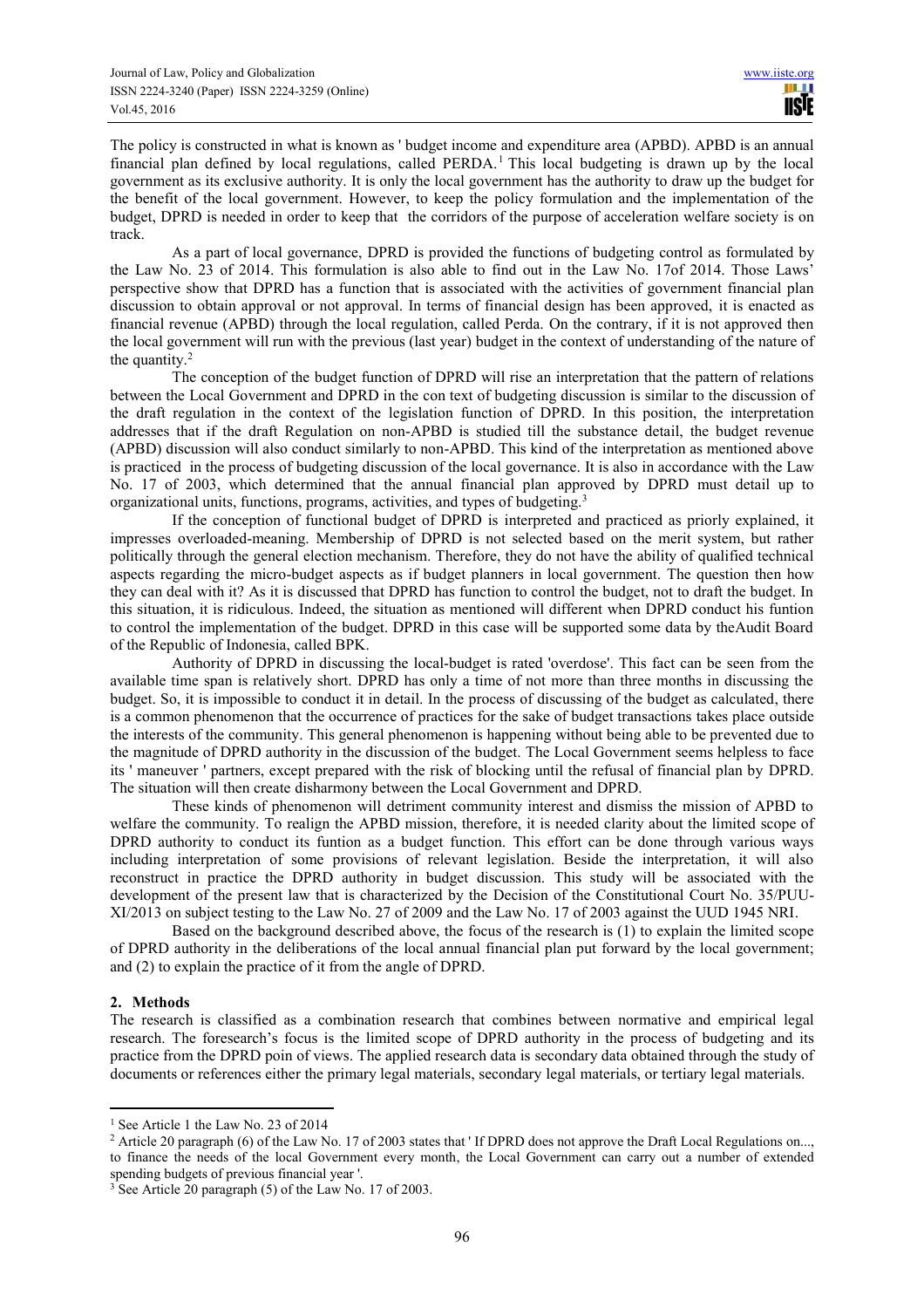#### **3. Finding and Discussion**

## **3. 1. The Limited Scope of DPRD Authority to Discuss the Local Budgeting Plan Documents**

Basically, there is 3 (three) steps of local budgeting process as expalined above. However, no all process require involvement of DPRD, except in the process the discussion of KUA, PPAS particular in the forum preliminary talk of the Draft APBD (called RAPBD), and discussion of the Draft Regulation of APBD.

#### **3.1.1. Preliminary Talks**

 $\overline{a}$ 

The preliminary talk is a forum to discuss the draft of KUA and PPAS that compiled by TAPD.<sup>1</sup> The creation of two budgeting dicument provided by TAPD affirms that the function of drafting budget is the early stages of the cycle of APB. Article 1 point 6 of the Government Decree No. 58 of 200 expresses that the making of APBD is parts (sub-systems) of the budgeting functions of the local government. The making of APBD is drawn as the budgeting functions of the local government, not DPRD. If DPRD gets involved in the planning process of APBD, it does not mean that DPRD plays his budgeting function as local governments function to draft KUA and PPAS. The involvement of DPRD in this context is to discuss the draft of KUA and PPAS made by TAPD.

#### **3.1.2 Discussion of the Draft General Policy of APBD**

As a first step of the making APBD, TAPD compiles a draft planning document called KUA. According to the Internal Affairs Ministry Decree (Permendagri) No. 59 of 2007, KUA's plan designs local macro economic condition, assumation of the drafting of APBD, local revenue and local budgeting policies, local financial policies, and strategical achievement of concrete measures in achieving the target.<sup>2</sup>

Discussion of the design of KUA by DPRD is conducted through its tools (agencies) that formed special to task budget. The agency is called budget agency (Banggar). The task of Banggar, according to article 55 of the Governmental Decree No. 16 of  $2010<sup>3</sup>$ , is determined, as follows: (a) to provide advice and opinions to the head of the local government concerning preparation APBD's draft at least 5 (five) months before APBD is enacted; (b) to conduct consultations represented by its members to the related Commission to obtain suggestions in order to make discussion of the KUA and PPAS design; (c) to provide advice and opinions to the head of the local government in preparing the draft of PERDA concerning APBD changes and implementation of APBD; (d) to do the completeness of the draft of PERDA concerning APBD and the draft of PERDA concerning implementationof APBD based on the results of the evaluation of the Minister of the Internal Affairs DPRD in the level province and the evaluation of the Governor for DPRD in the level of district and cities along TAPD; (e) to conduct a joint discussion of the draft of KUA and PPAS submitted by the head of the local government; and (f) to advise DPRD leadership in the making DPRD's budget.

Of the 6 (six) tasks, the discussion of the draft KUA is referred to point (a), (b), and (e). Out of (a), (b), and (e), then, only point (e) is governed in the Governmental Decree No. 58 of 2005 as elaborated in the Law No. 32 of 2004 (now: Act No. 23 of 2014). There are anomalies, of course, in this condition where the tasks of Banggar do not apply the legal regime of local governance. It applies the legal regime of DPRD as an institution. As we known, Banggar is DPRD's agencies (sub-system of DPRD). The tasks of Banggar shall be governed by legal regime of the local governance in casu the Governmental Decree No. 58 of 2005, which the Governmental Decree is the implemented legislation of the the Law No. 32 of 2004 (now: Act No. 23 of 2014). In terms of it, the Governmental Decree No. 58 of 2005 shall be a main source of Banggar's tasks, no the Governmental Decree No. 16 of 2010, which is a derivative of the Law No. 27 of 2009 (now: the Law No. 17 of 2014). This is accordance with G.J. Wolhoff point of views. He stipulates that theoretically the guidance of the local government in a unitary state constitutively is a legal regime of local governance in casu the Law No. 23 of 2014 and its derivative regulation.<sup>4</sup>

Regardless of that anomaly as mentioned above, it is pivotal to be understood that the submission of DPRD points of view (points a) is done after Banggar consultated with relavant commission (point b). The submission is no later than 5 (five) months before enacting of APB, at least December 31. It means that it must be at the end of July until the draft of KUA is agreed by Banggar and TAPD as KUA.<sup>5</sup> The points of view of DPRD formulates advice and opinion of DPRD to reflect the attitude of DPRD to design KUA. Whether the

<sup>&</sup>lt;sup>1</sup> Article 1 point 30 the Internal Affairs Ministry Decree (Permendagri) No. 21 of 2011 defines that TAPD is a team formed by decision of the head of the local government and led by the Secretary of the local government, which had the task of preparing and carrying out the policy of the head of the local government in the framework of the making of APBD. Its memberships consist of officials of regional planners, PPKD, and other officials in accordance with their needs. <sup>2</sup>See Article 85 the Ministry of Internal Affairs Decree No. 59 of 2007.

<sup>3</sup>The Governmental Decree No. 16 of 2010 is derived from the Law No. 27 of 2009 which has been replaced by the Law No. 17 of 2014. The regulation of DPRD is governed by the Law No. 17 of 2014 has also been repealed and declared not valid by the Law No. 23 of 2014. Thus, the legal basis of the Governmental Decree No. 16 of 2010 is no longer based on the Law No. 17 of 2014, but rather on the the Law No. 23 of 2014.

<sup>4</sup> See JimlyAsshiddiqie, *Subject of Laws in Indonesia*, the Secretariat-General and Clerk of the Constitutional Court of Indonesia, Jakarta, 2006, p. 92.

<sup>5</sup>See Article 87 paragraph (3) the Ministry of Internal Affairs Decree No. 59 of 2007.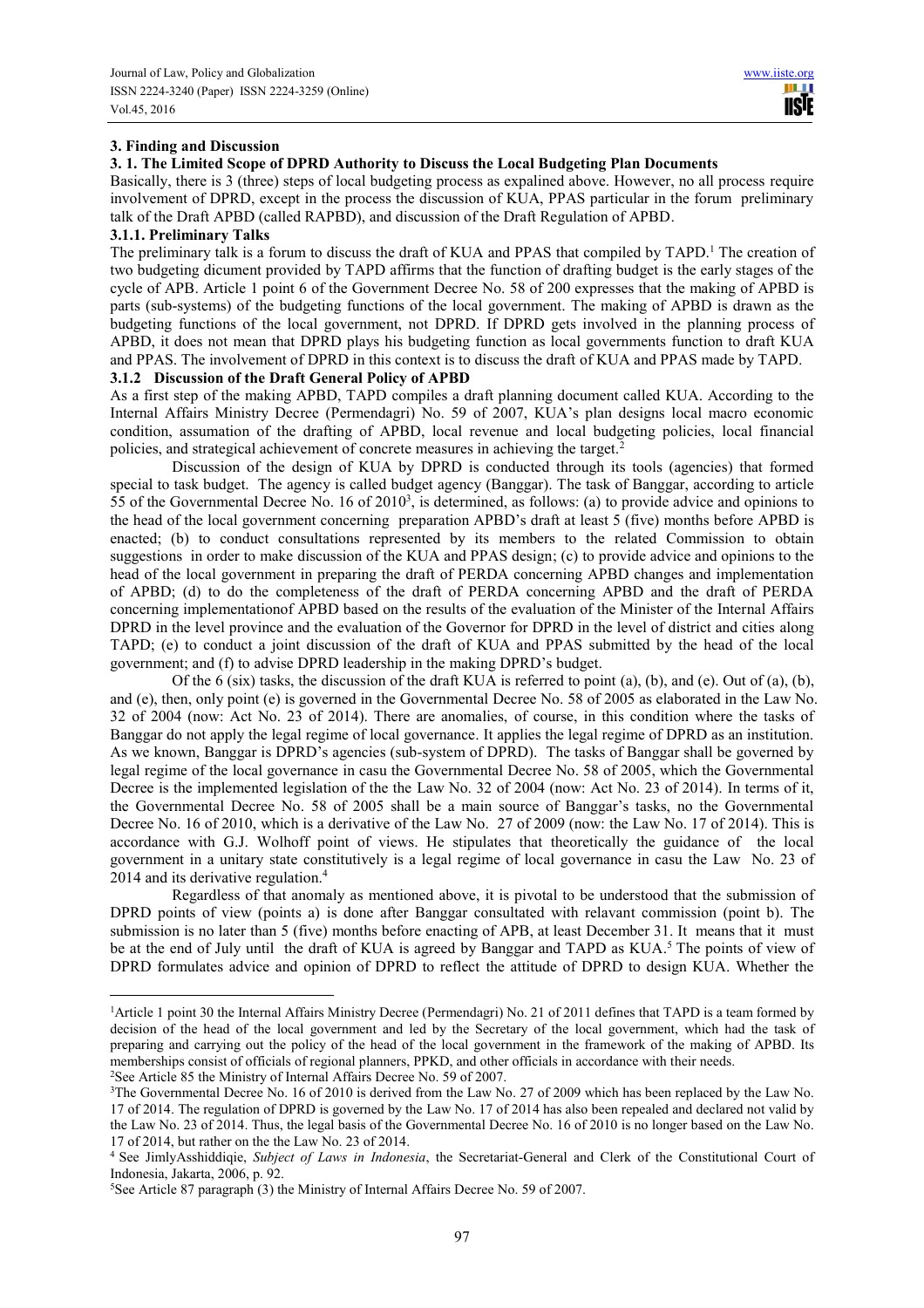design of KUA is agreed or/with no repairment/completion, of course, it depends on the process ' take and give ' which take place between Banggar and TAPD. In terms of DPRD points of view is corrective, TAPD can do a repairment/completion as necessary.

The next question is that should any correction is delivered by Banggar must followed, received or acted upon by TAPD to be repairment or completeness of the KUA draft?. The answer to this question can be returned or it is up to the function of the discussion of KUA's draft conducted by KUA and TAPD. If it is meant that the budgeting function as concepted by the Law No. 23 of 2014, the answer will be affirmative with the understanding that a correction is delivered by Banggar in the form of DPRD points of view must be accommodated in the draft. If it is no, it would be no agreement. In this context, Banggar correction on KUA's Draft will be seen in its counter of KUA's draft. It can be said that this situation will be a little bit the same as the process of making PERDA, which an agreement is constelation results of political interests amongst the parties. Therefore, it is natural when the results of the KUA's draft discussion reflect existing political interests in DPRD.

It is different if the discussion draft of KUA conducted by Banggar is meant as a function of supervision. The supervision is to control budgeting plan formulated in the draft of KUA. In this situation, Banggar does not act as budgeting plan. It acts as a supervisor to control the local government as the compiler of the budget. In this regard, it is important to put forth that the discussion of the draft between KUA and TAPD will end to reach the draft of KUA to be KUA and will become reference for the local unit of working (SKPD) to plan the budget. Without concensus DPRD, the draft of KUA will never become KUA. The consequence of it, budgeting activities can be continued. Indeed, this consensus will different to DPRD's concensus on the draft of non-APBD.

It is very important to emphasize that DPRD does not boil down authority to make budgeting. As we known, the authority is a juridical institution to realize functions. It means that it attaches to that function.<sup>1</sup> The authority drawing up the budget is a juridical institution attached to the financial management function played by the local government. Therefore, only the local government can make up the budget. DPRD never make it of course. DPRD's position in this context acts as a supervisor to guard the making of the budget. However, it does not mean that DPRD should not at all convey the advice or opinion. According to the Governmental Decree No. 16 of 2010, Banggar as sub-system (an agency) of DPRD may provide advice and opinions in the form of DPRD points of view. The problem of the Decree is because it does not give sort of ' signs ' related to delivery issues of DPRD's minds. In this context, it can be said that DPRD only ensures that the draft of KUA is made by the local government not side-tracked or deviate from the cornerstone of its drafting.

Banggar involvement in the process of budgeting does not make Banggar to be a budgeting planner to countervail KUA's draft with the format of DPRD points of view correctively. Banggar in this positionacts only as a budgeting supervisor. Therefore, the manisfestation of the budgeting supervision is not based on the DPRD preferention. It is based on a foundation of making KUA's draft itself.

From the perspective of the local government as the compiler of the budget, the legal basis of making KUA's draft is the work plan of the local government (RKPD). According to the Law No. 25 of 2004, RKPD is the basis of making APBD. Article 34 (1) and (2) the Governmental Decree No. 58 of 2005 jo article 83 (1) the Internal Affairs Ministry Decree No. 59 of 2007 stipulates that the making of APBD must base on RKPD and the annual guideline of making APBD enacted by the Minister of Internal Affairs. Those regulation as mentioned above are emphasized in the Law No. 23 of 2014 as the guideline of the local government constitutively to establish the local governance including to draft KUA.<sup>2</sup> Both RKPD and the annual guideline of making APBD enacted by the Minister of Internal Affairs are compassed to draft KUA. They become a clear benchmark. It is very important that the drafting of KUA does not deviate from the design planning activity that are outlined in RKPD and also the annual guideline of making APBD enacted by the Minister of Internal Affairs.

If so, understanding that can be taken next is that the making of KUA's draft must guarantee its substance consistently to its foundation of making it. Toensure it, it can be found in the Minister of Internal Affairs Decree No. 54 of 2010 through an instrument for controlling the implementation of the regional development plan conducted by the regional development planning Board (BAPPEDA). BAPPEDA will create supervision and monitoring activities, where the results are used to evaluate and ensure that the priorities and objectives of the annual development program, the plan of the local activities and local priority, as well as launched indicative work plan set out in the local government have been compiled into a draft of KUA, PPAS, and APBD.<sup>3</sup> The Minister of Internal Affairs Decree further states that in terms of evaluation of supervision and monitoring activities do not accordance with, BAPPEDA is able to repair or to complete it.<sup>4</sup> The problem arises

 $\overline{a}$ 

<sup>1</sup>Bagir Manan, *Theory and Political Constitution*, the Directorate General of Higher Education Department of National Education, Jakarta, 2001, p. 41.

<sup>2</sup> See Article 308 jo. Article 310 paragraph (1) of the Law no. 23 of 2014.

<sup>&</sup>lt;sup>3</sup> See Article 219 jo. Article 269 paragraph (2) of the Ministry of Internal Affairs Decree No. 54 of 2010.

<sup>4</sup> See Article 220 paragraph (2) jo. Article 270 paragraph (2) of the Ministry of Internal Affairs Decree No. 54 of 2010.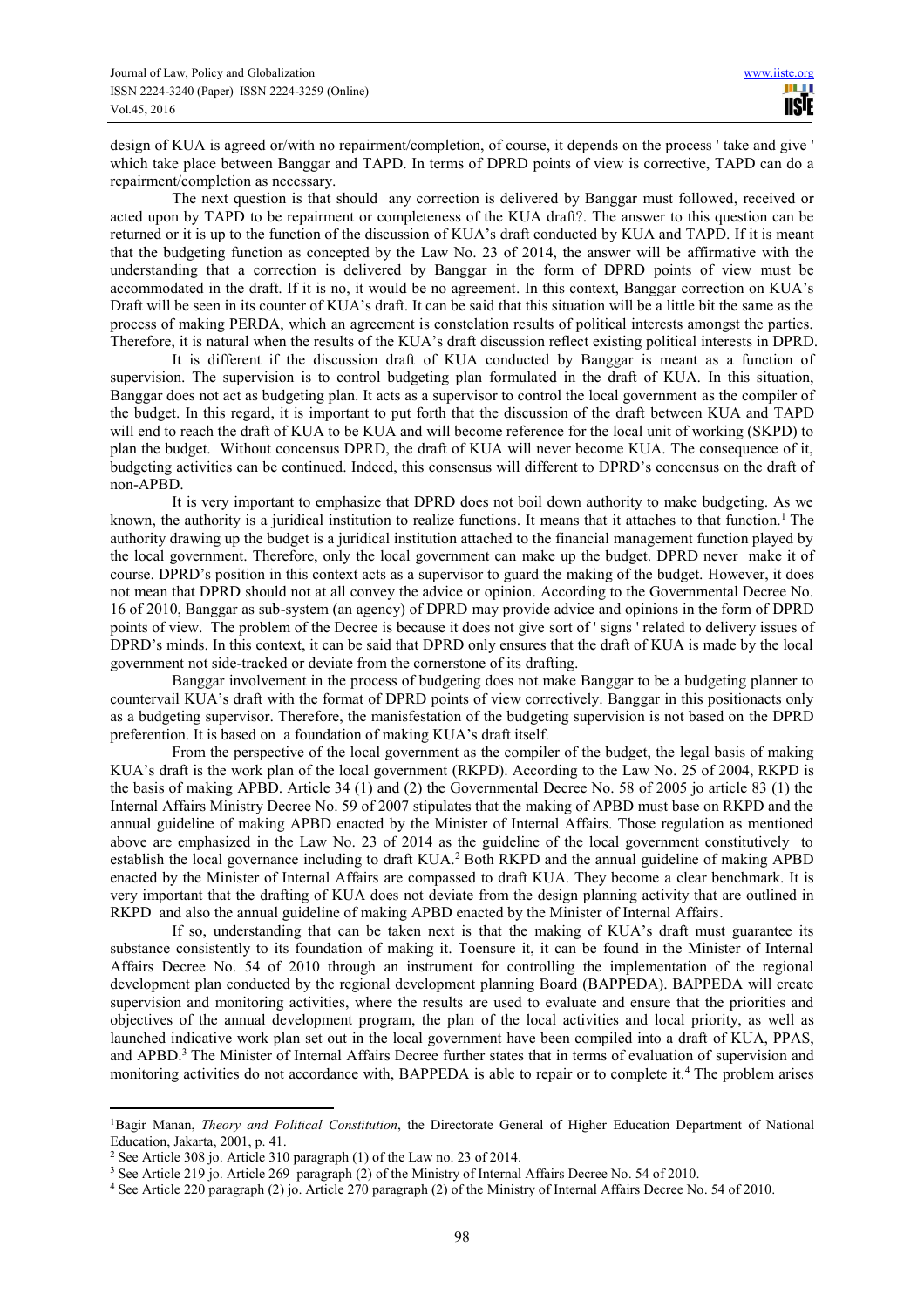then in what level repairment/completeness are made? In the level of RKPD or the draft of KUA, PPAS, and APBD. If referring to BAPPEDA function, the repairment must be done in the level of RKPD.

The analysis as mentioned above shows that the weakness of the Minister of Internal Affairs Decree No. 54 of 2010 relates to align between planning document and budgeting document. However, the essence of it that RKPD must be ascertained to be integrated into the budgeting document or made substantive guidelines in drawing up the draft of KUA, PPAS, and APBD. In other words, the essence of discussion of the draft of KUA conducted by Banggar is to deliver advice and opinions in the form of DPRD points of view and its substantive guideline (RKPD). This affirms that scope budgeting discussion conducted by Banggar related to the draft of KUA is limited by expected targets of the synchronization of KUA and RKPD.

Due to the discussion of the draft KUA is based on the guideline of ABPD as enacted by the Ministry of Internal Affairs Decree No. 54 of 2010 annually, the guideline of ABPD must be considered by TAPD in the process of drafting KUA. In terms of drafting APBD 2015, the used guideline is the Ministry of Internal Affairs Decree No. 37 of 2014. Substantively, it consists of: (a) the basic policy that contains synchronization between government and local government policies; (b) the principle and policy of drafting the budget of APBD in financial year; (c) technical aspects of drafting of APBD; and (d) other special things. The substanstive of the Ministry of Internal Affairs Decree No. 37 of 2014 are able to become a guideline of drafting APBD as enacted by the Minister of Internal Affairs in order to be considered in the process of drafting APBD. The assertion in question, for example, is synchronization between government policies (RKP) and local government (RKPD). The synchronization is done to design of final draft of RKPD where the results of the Deliberation of planning national development (MUSRENBANGNAS) as input in the formulation of the final draft plan of RKPD.<sup>1</sup> In addition, to ensure that the results of MUSRENBANGNAS has been integrated into the final draft of RKPD, the enactment of RKPD in the level province is done after RKPD set out and RKPD in the level district/city is enacted after RKPD in the level province is enacted.<sup>2</sup> As long as APBD is based on RKPD that has been synchronized with RKP, APBD will not be deviated from substantive guidelines. Another assertion in the guidelines of drafting APBD is the guidelines of drafting APBD should be on related relevant legislation in particular in the field of state finance/local finance. So, the guideline of drafting APBD as encated by the Minister of Internal Affairs is more direct. Therefore, it can be said that the substantive of the guideline of drafting APBD is RKPD. In other word, RKPD as a foundation of draft KUA and PPAS is to draft APBD.<sup>3</sup>

In terms of substantive guideline of the drafting KUA and PPAs, the most important things is the substances of KUA and PPAS connects each other. Therefore, the revenue target of KUA's draft is to know the projected income and its strategy to be done by the local government to reach it. Indeed, the strategy must be discussed by Banggar to decide the projected income as set out in KUA's draft and as long as the target is accordance with the RKPD's target. In addition, it is also explained that the target must be cover the financial projection in following fical year. The financial targets illustrate the estimated needs of funds either direct or indirectly expenses. One important note is the expenses target must be accordance with the KUA's draft as set out in RKPD. In this limitation can be said that Banggar allocates the budget either direct or indirectly expenses. The guideline of allocated budget must prioritize compulsory expenses such as official expenses, interest expenses, subsidies expenses, other expenses in the following year.

From the discussion of the allocation of funds, it can be expected that the budget will be deficit or surplus. In this context, Banggar discusses strategies of acceptance financing and financing expenditures listed in the draft of KUA. It also assesses consistency with the direction set out in RKPD. In the case of budgeting deficit, it must anticipate some policies that will have an impact on financial acceptance such as the reserve of the financial calculation in prior fiscal year (SiLPA), the loan, and re-acceptance of the loan. Conversely, if the estimated budget is surplus, it should be anticipated occurrence policies that will have an impact on expenses such as the establishment of a reserve fund, the inclusion of capital (investment), the payment of the principal debt, and the loan.

Discussion of financing policy strategy by Banggar is made in conjunction with discussion of the strategy of allocating funds for SKPD either directly or indirectly expenses. Those funding reflect revenue targets and its strategy to optimalize the source of revenue. Simultaneously, Banggar will gain an overview of impending budget surplus or a deficit budget.

The conclusion can be drawn from the analysis above is:

(a) the strategy of optimalization of revenue sources:

 $\overline{a}$ 

(b) the strategy of allocating funds for expenses either directly or indirectly expenses;

(c) the strategy of acceptance and expenditure financing.

It is important to note that in the context of the discussion of the draft KUA, it has not discussed about the

<sup>&</sup>lt;sup>1</sup> Article 125 the Ministry of Internal Affairs Decree No. 54 of 2010.

<sup>&</sup>lt;sup>2</sup>Article 129 subsection (1) and (2) the Ministry of Internal Affairs Decree No. 54 of 2010.

<sup>3</sup>Article 129 paragraph (3) of the Ministry of Internal Affairs Decree No. 54 of 2010.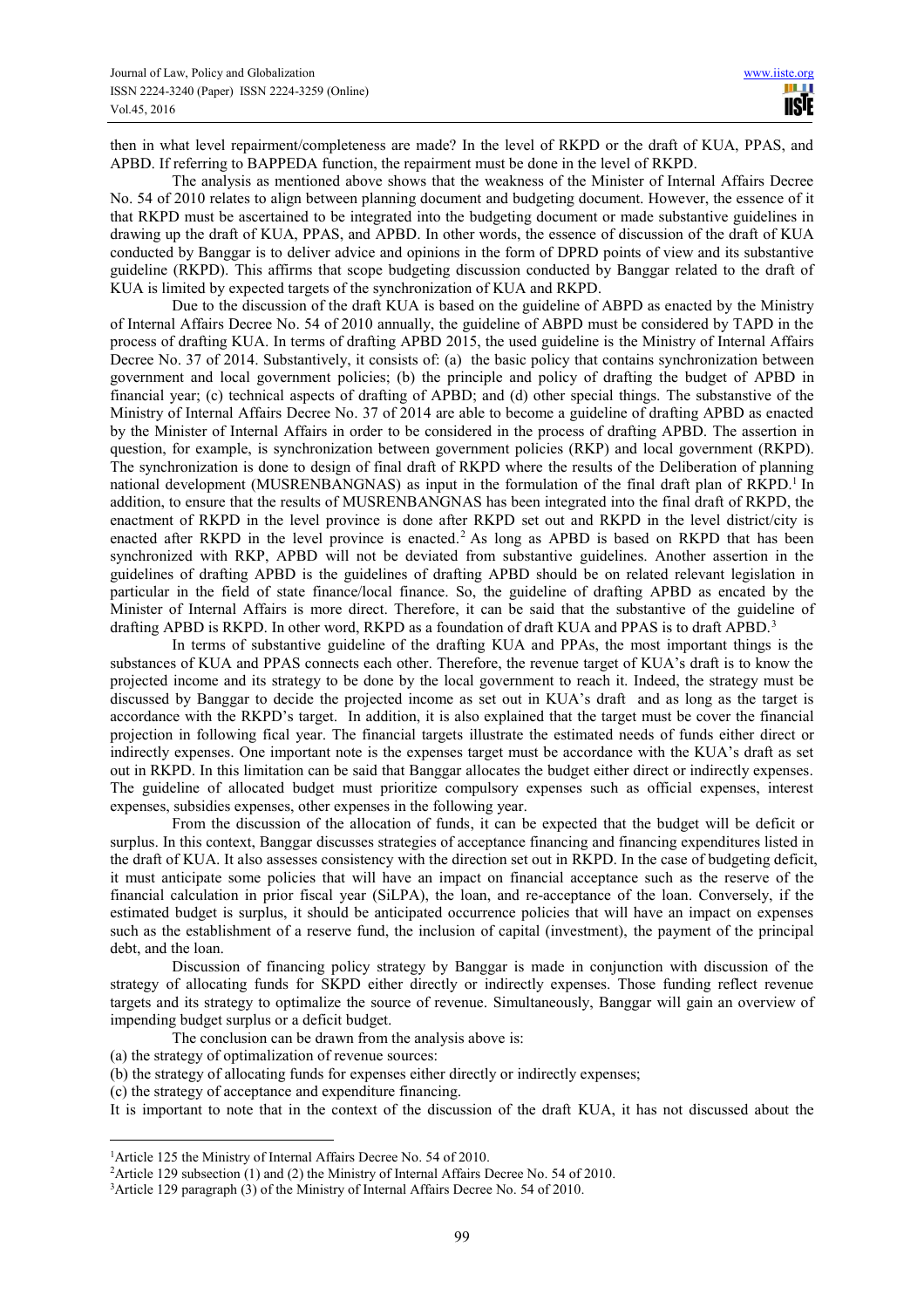program priorities of SKPD. The discussion of the program priorities will bedone when discussing the draft of PPAS.

## **3.3. Discussion of the Draft Priorities and Temporary Budgetary Plafond**

In line with the Law No. 23 of 2014 jo. the Government Decree No. 58 of 2005 jo. the Ministry of Internal Affairs Decree No. 21 of 2011, DPRD (Banggar) has task to discuss the draft of PPAS joined with discussion of KUA's draft. Therefore, the filing of this planning budget document is also done simultaneously. The two are indeed interconnected substantively.

The substance of the draft PPAS consists of local development priorities associated with the target to be achieved including the program priorities of SKPD. The local development priorities is an answer to regional development goals in a statement containing a component program priorities or a combination of both. The local development priorities basically consists of higher selected program of SKPD (leading indicators) for the achievement of development goals target in year plan. Thus, the local development priorities specifically relates to get the target of local development.

The target of PPAS draft discussion conducted by Banggar to guarantee program priorities of SKPD has been compiled based on RKPD. It should be remembered, that the substance of RKPD contains the program priority for the planned year so as normative. The draft of PPAS should not include new priority programs that are not in RKPD. Another important thing is correlation PPAS to priority of program of SKPD and indicative finance as enacted by RKPD. This is direct expenses of SKPD. The most important thing that must be noted that the limited of budget does not beyond the indicative limited budgetas enacted by SKPD. If it is beyond it, Banggar isable togive adviceand opinionto TAPD to fix the temporary busget based on the indicative limited budget.

An adjustment of PPAS based on RKPD must be clear an indicator of it. The indicator is the performance targets to be achieved from each SKPD (direct expenses), not to DPRD as an institution. In this context, Banggar (DPRD) will assess whether performance targets stated in the draft of PPAS has been in accordance with the performance targets set out in RKPD for the same program priorities, not a new program priority which is not contained in RKPD. If the performance targets stated in accordance with RKPD, it can be agreed upon the direct expenses of SKPD and the agreement then become pivotal to discuss and agree on the allocation of funds for indirect expenses of SKPD. So, it is affirmed that expenses targets have only implicated from the allocation of funds startegyeither direct or indirect expenses.

The PPAS steps based on the indicative limited budget have an implication to allocate funds for indirect expenses of SKPD. Aligned with the direction of the revenue policies is set out in RKPD. Indeed, the allocated funds must be adjusted and calculated based on the availability of direct expenses of SKPD. Therefore, the discussion of Banggar regarding this matter should be attributed to its strategy of allocating funds for SKPD expenses and also financing policy in anticipation of the occurrence of a budget surplus or deficits. This is the reason why the discussion of the draft of KUA and PPAS musb be done simultaneously. Based on the analysis as mentioned, it is clear to state that the discussion conducted by Banggar is to guarantee of conformity of the draft PPAS and RKPD, as followings: (a) the program priorities of SKPD; and (b) temporary budgetary plafond of each priority program of SKPD.

Meanwhile, in the context of the relationship between the draft of KUA and PPAS, Banggar ensures consistency of both to reflect from correlation: (a) the strategy of allocation funds for temporary budgetary plafond of each priority program of SKPD and indirect expenses of SKPD; and (b) the policy of financing with temporary budgetary plafond of each priority program of SKPD and indirect expenses of SKPD as an anticipation of the occurrence of a surplus or deficits budget.

Finally, the consensus between Banggar and TAPD in terms of drafting KUA ans PPAS should reflect the suitability of inter-documents budget planning. It means that coherence amongst KUA, PPAS, and RKPD must be in line with. Before the draft of KUA and PPAS id discussed by DPRD, the local government has been seeking measures to ensure linkages and consistency with RKPD through the instruments of control and evaluation. It is also to ensure that the draft of KUA and PPAS have accodance with RKPD.

Such consistency is constantly maintained on the next process by drafting RKA-SKPD as part of drafting APBD. Accordin to article 19 (4) of the LawNo. 17 of 2003 states that RKA-SKPD is delivered by DPRD to be discussed in the preliminary draft of APBD. With the provisions of this legal regime based on the finances of the State, preliminary talks are held to discuss the draft of KUA, PPAS, and RKA-SKPD. Meanwhile, according to the legal regime of local governance in casu the Law No. 23 of 2014 jo. The Government Decree No. 58 in 2005 jo the Ministry of Internal Affairs Decree No. 13 of 2006 as already changed some times, jo the Ministry of Internal Affairs Decree No. 21 in 2011, only the draft of KUA and PPAS can be discussed in forum of the preliminary talks in the presence of DPRD, whereas RKA-SKPD isbased on the guideline of drafting RKA-SKPD post signature of memorandum of understanding between KUA and PPAS.

At this point, it looks that there is disharmony rule about local budgeting process between legal regime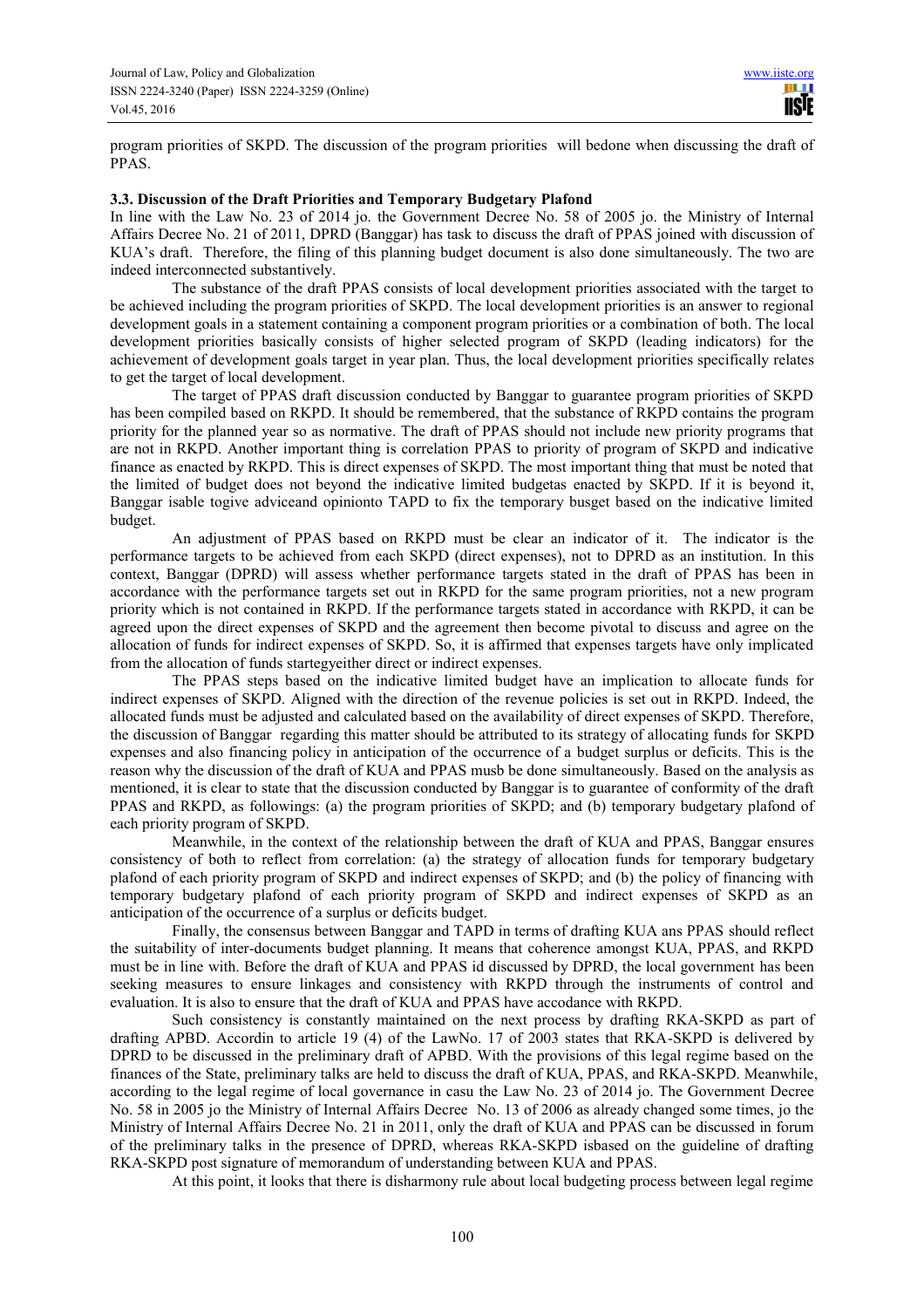of financial state and legal regime of the local governance. This condition, according to the researchers, is resolved based on the primacy of each legal regime. In addition, it is also resolved pursuant to the scope of each authority. If the Law No. 17 of 2013 governs matters relating to establishment of the local governance in theprocess of local budgeting. The Law must be excluded by reason of set without authority (ultra-vires). Thus, the rules about budgeting process should be promoted based on the Law No. 23 of 2014.

## **3.4. Discussion of Draft of Local Regulations Concerning APBD**

In accordance with the legal regime of the primates of local governance as expressed above, the agreement between the the local government and DPRD on the draft of KUA and PPAS poured into the memorandum of understanding signed by both parties. On the basis of the memorandum of understanding, the head of the local government then delivers circulars about the guidelines for drafting RKA-SKPD as the guideline of the head of SKPD in drafting RKA-SKPD. the work plan and budget of the working units of the device area as a work device Unit head guideline areas in drawing

Compiled RKA-SKPD further will be communicated to head of PPKD to discuss further by TAPD. Discussion by TAPD is intended to elucidate the suitability amongst RKA-SKPD and KUA, PPAS, advanced forecast of budgeting which had been approved the previous fiscal year, other planning documents, products and performance indicators, target group activities, standard budget analysis, the standard unit price, minimum service standards, and synchronization programs and activities between RKA-SKPD.<sup>1</sup> Such a discussion is actually aiming to ensure that RKA-SKPD is arranged based KUA and PPAS agreed upon together between the local government and DPRD. The results of the study will become completed materials of RKA-SKPD to be compiled by PPKD to become the draft of PERDA concerning APBD. The draft will be delivered to DPRD to be discussed and approved to become Perda concerning APBD.

If so, there is no urgency of RKA-SKPD to be discussed in prelimenary talks. Moreover, the Law No. 23 of 2014 and its implemented regulation in casu the Government Decree No. 58 of 2005 jo. the Ministry Internal Affairs Decree No. 13 of 2006 as amended several times until the Ministry Internal Affairs Decree No. 21 in 2011 do not reconstruct the discussion of RKA-SKPD in a preliminary talk. Even, in the Law No. 23 of 2014 jo. the Government Decree No. 16 of 2010 also does not found the discussion of it. Beside, the Law No. 17 Year 2013, reconstruction of discussion of RKA-SKPD in preliminary talk also governed in the Code of Conduct of DPRD. The Code od Conduct can be said to have set something beyond its primary rules, the Law No. 23 of  $2014<sup>2</sup>$  and also the Government Decree No. 16 in 2010.<sup>3</sup> Both regulation govern not only tasks and authorities of DPRD, but also govern order to DPRD to regulate such things related to the tasks and authority of DPRD. In this respect, the code of conduct of DPRD has function as rules of implementation which are specifically.<sup>4</sup> Therefore, the code of conduct should not be set something or create new duties and authorities outside prescribed by the Law and the Government Decree, or ultra vires.

If referring to legal regime of the local governance, RKA-SKPD shall not be discusseed by DPRD in the preliminary talks forum. RKA-SKPD has already been analyzed, refined and compiled ' into the draft of PERDA concerning APBD to be discussed and approved to become PERDA concerning APBD. In the process of drafting PERDA concerning APBD, DPRD will be represented by one commission or other agencies formed by the meeting of the plenary (Special Committee).<sup>5</sup> So, based on the Government Decree No. 4 of 2010, it is well known that something or someone that has direct connection to the head of local government or representative officials to draft PERDA concerning APBD is a Commission or a Special Committee, not Banggar.

The task of the Commission to discuss the draft PERDA concerning APBD attached inherently with the task of discussing the draft PERDA non-APBD as referred to article 49 letter b the Government Decree No. 16 of 2010 which states the Commission to discuss the draft PERDA. It can be seen further that the Government Decree No. 16 of 2010 does not distinguish between the draft PERDA concerning APBD and non-APBD, where both draft discussed through talk in two levels (level I and level II). Talks on level I, the Commission or the Special Committee discusses the draft of APBD and the result is brought to the talks in the level II to become final material of enacting APBD.

 $\overline{a}$ <sup>1</sup>See Article 100 paragraph (2) the Ministry of Internal Affairs Decree No. 59 of 2007.

<sup>&</sup>lt;sup>2</sup>Article 409 (d) the Law No. 23 of 2014 repeal and stated not to apply Article 1 point 4, article 314 up to Article 412, article 418 to 421 the Law Act No.17, 2014. With those articles, the Law No. 17 of 2014 which was originally a source of decisive normative authority of DPRD, are now replaced by the Law No. 23 of 2014.

<sup>3</sup>Article 406 of the Law No. 23 of 2014 states all legislation governing DPRD in the provincial and city are stipulated still remains valid as long as it does not conflict with the provisions of, or not regulated specifically in this Law. The Government Decree No. 16 in 2010 still valid, but the enforceability of are selective.

<sup>4</sup> Jimly Asshiddiqie*, the Constitution and Constitutionalism Indonesia*, the Secretariat-General and Clerk of the Constitutional Court of Indonesia, Jakarta, 2005, p. 356.

<sup>5</sup>Article 85 paragraph (3) The Government Decree No. 16 in 2010.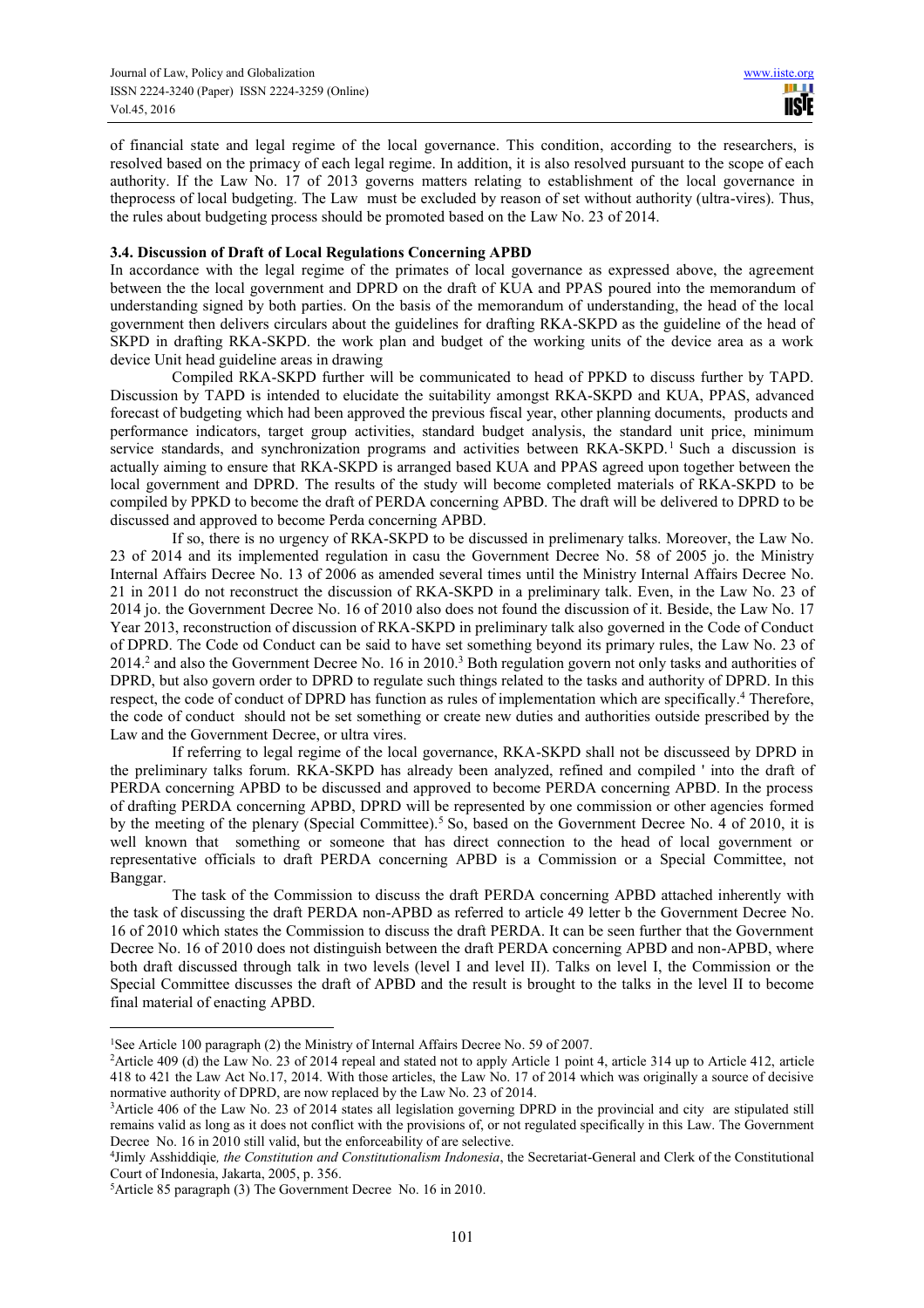The associated scope of the authority of DPRD in discussing the draft of PERDA APBD needs to be seen its substances such as an allocation budget (spending) according to organizational units, functions, programs, activities, and types of expenses. In connection with it, it is interesting to see the Desicion of the Constitutional Court No. 35/PUU-XI/2013. The desicion states that the phrase 'activities' and the type of expenses ' in article 15 paragraph (5) of the Law No. 17 of 2003 is contrary to the constitution of the Republic of Indonesia in 1945 and therefore do not have the force of law. In this context, Zainal Arifin Mochtar states that the mention of article 15 (5) is House of Representative (DPR) including DPRD. The reason of it is article 20 (5) of the Law No. 17 of 2003 uses the same 'phrase' with article 15 (5). In other words, based on the Desicion of the Constitutional Court, DPRD does not have also authority to discuss the budget until the activity and type of expenditure. Moreover, the Minister of the Internal Affairs has already issued a Letter Number 902/3224/SJ dated 24 June 2014 subject follow up post Desicion of the Constitutional Court No. 35/PUU-XI/2013 with refer to the circular letter of the Minister of Cabinet Secretary Number: SE-8/Seskab/VI/2006 dated June 11, 2014 subject of discussion of APBD post the Desicion of the Constitutional Court No. 35/PUU-XI/2013, which essentially states that the Desicion of the Constitutional Court applies is valid to DPRD to draft APBD.

From the perspective of the researchers, it can be expressed that article 20 paragraph (5) as mentioned above is the legal basis of DPRD discussing the budget to the areas of activity and type of such expenditures is not yet terminated or be considered constitutionally by the Constitutional Court. Therefore, the article 'a quo' is considered to have legally binding. In addition, the presence of the Minister of Internal Affairs letter refers to the Desicion of the Constitutional Court does not throw over the enforceability of article 20 paragraph (5).

Even if it is said that the Desicion of the Constitutional Court applies to DPRD, the question is that does DPRD need to approve or reject the budget? This question is similar to be applied in DPR's level. For the researchers, the Desicion of the Constitutional Court No. 35/PUU-XI/2013 is not correctly enforceability of article 20 paragraph (5) of the Law No. 17 of 2003. Thus, it is legally, DPRD has authorityto discuss the draft of PERDA on APBD. The scope of the discussion impresses that DPRD has entered the territory of the fiscal planning into the domain of the local government. Such impressions as stated above are true if the discussion of the draft of PERDA on APBD posites DPRD as a planner of the budget.

The scope of the authority of DPRD to discuss the draft of PERDA on APBD based on article 20 (5) the Law No. 17 of 2015 until the level type of expenditure, if linked with the Law No. 23 of 2014 jo. The Government Decree No. 58 in 2005 jo. the Ministry of Internal Affairs No. 13 of 2006 as amended several times, the last with the Government Decree No. 21 in 2011 do not syncronize. The reason of it is the last regulation as mentioned limits the scope discussion only to the level of activity, do not include this type of expenses. In this case, the referred regulation on this discussion is the Law No. 23 of 2014 as a guideline of the draft of APBD constitutively, the Law No. 17 of 2003 should be ruled out. It is in line with the mandate of Article 408 of the Law No. 23 of 2014 which states that 'at the time of the Law comes into force, all laws pertaining to thethe local government is declared valid as long as it has not been reimbursed and is not contrary to the provisions of this Law '.

# **4. Conclusion**

Based on this study (research) carried out, it can be concluded that the budget function of DPRD essentially is to conduct financial supervisor for the sake of budgetplanning. This essential purpose places the budget discussion activities of DPRD to embody the use of financial supervision function to ensure: (1) the draft of KUA, PPAS, and RKPD: (2) the draft of PERDA on APBD and KUA, PPAS, and RKPD with some limitation, as followings: (a) income, expenses, and expenditure policies; (b) priority program and budgetary plafond program and activities of each program; and (c) budget allocation for program and activities.

The discussion of the draft of PERDA on APBD technically is done by Commission to reach all activities and types of expenses. The scope of the discussion is not only potentially creating budgetary transaction practice, but also exceeds the limits as specified in the Law No. 23 of 2014 and its implemented regulation in casu the Government Decree No. 58 of 2005 jo the Ministry of Internal Affairs Decree No. 59 of 2007.

Referring to the conclusion, the recommendation of this research is :  $(1)$  to adjust the article of the Law No. 17 of 2003 and the Law No. 23 of 2014 related to the limited scope of discussion of the draft of PERDA on APBD; and (2) to revise the Government Decree No. 16 of 2010. The Decree asserts Banggar's position as a tool of DPRD technically to discuss the draft of PERDA on APBD to be a guideline of DPRD revising its Code of Conduct.

#### **References**

Asshiddiqie, Jimly, *the Constitution and Constitutionalism of Indonesia*, the Secretariat-General and Clerk of the Constitutional Court of Indonesia, Jakarta, 2005.

---------------, *Subject of Laws in Indonesia*, the Secretariat-General and Clerk of the Constitutional Court of